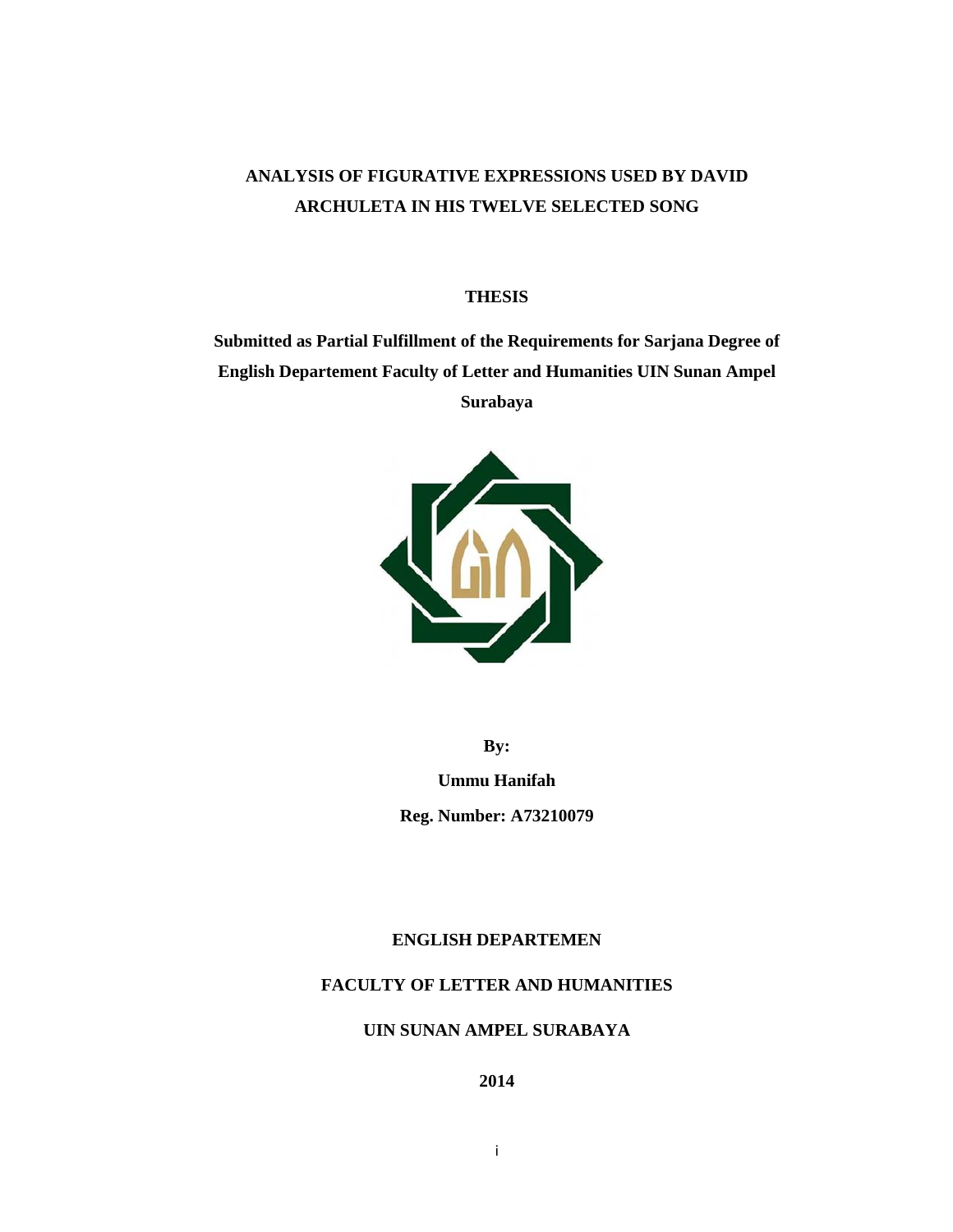# **ANALYSIS OF FIGURATIVE EXPRESSIONS USED BY DAVID ARCHULETA IN HIS TWELVE SELECTED SONG**

#### **THESIS**

**Submitted as Partial Fulfillment of the Requirements for Sarjana Degree of English Departement Faculty of Letter and Humanities UIN Sunan Ampel Surabaya** 

**By:** 

**Ummu Hanifah Reg. Number: A73210079** 

## **ENGLISH DEPARTEMEN**

### **FACULTY OF LETTER AND HUMANITIES**

#### **IAIN SUNAN AMPEL SURABAYA**

**2014**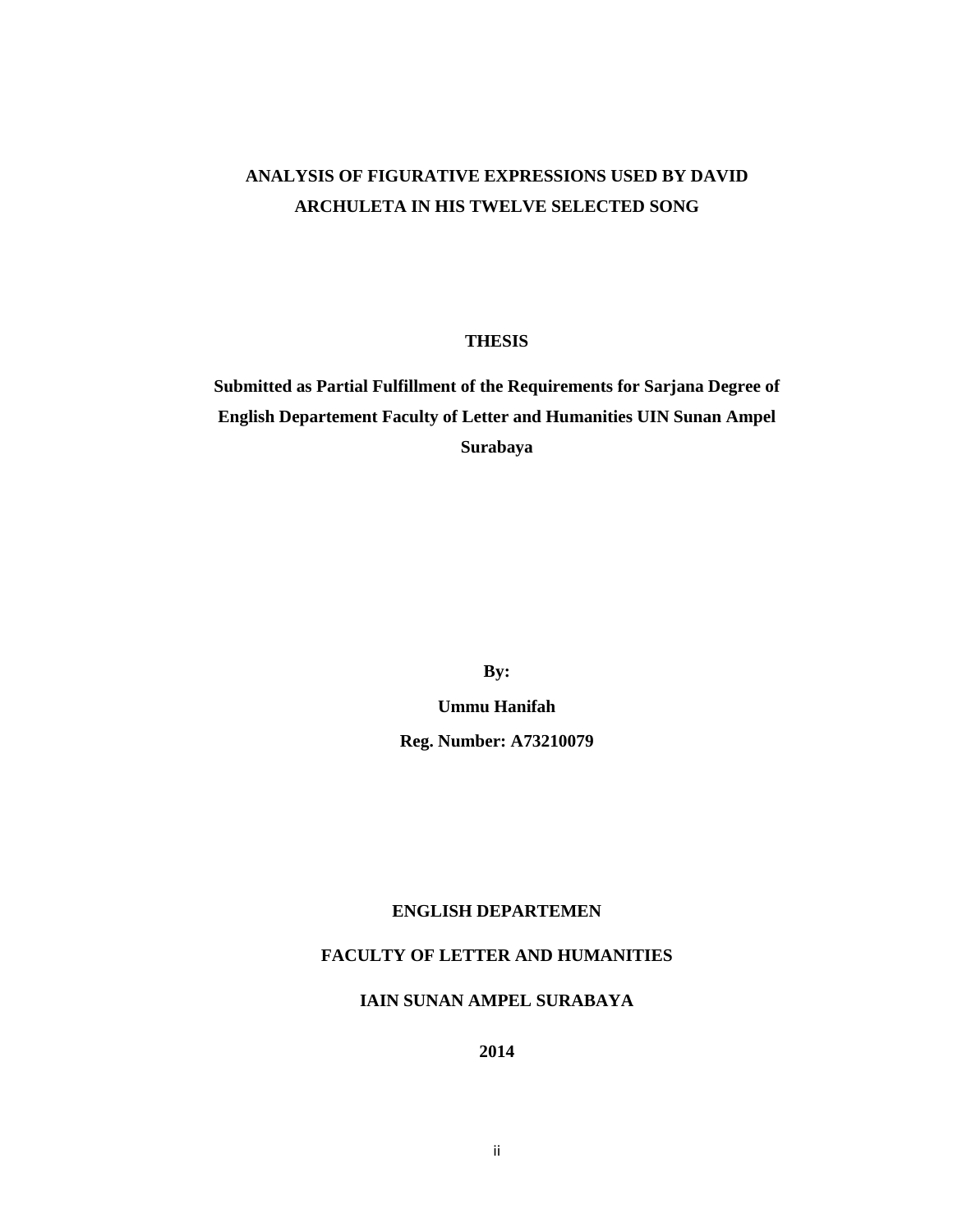#### **DECLARATION**

This thesis contains materials which have been accepted for the award os Sarjana degree of English Departement Faculty of Humanities UIN Sunan Ampel Surabaya. And to the best of my knowledge and belief, it contains no material previously published or written by other person except where due reference is made in the text of the thesis.

Surabaya, Juli 14<sup>th</sup>, 2014

Writer,

Ummu Hanifah

A73210079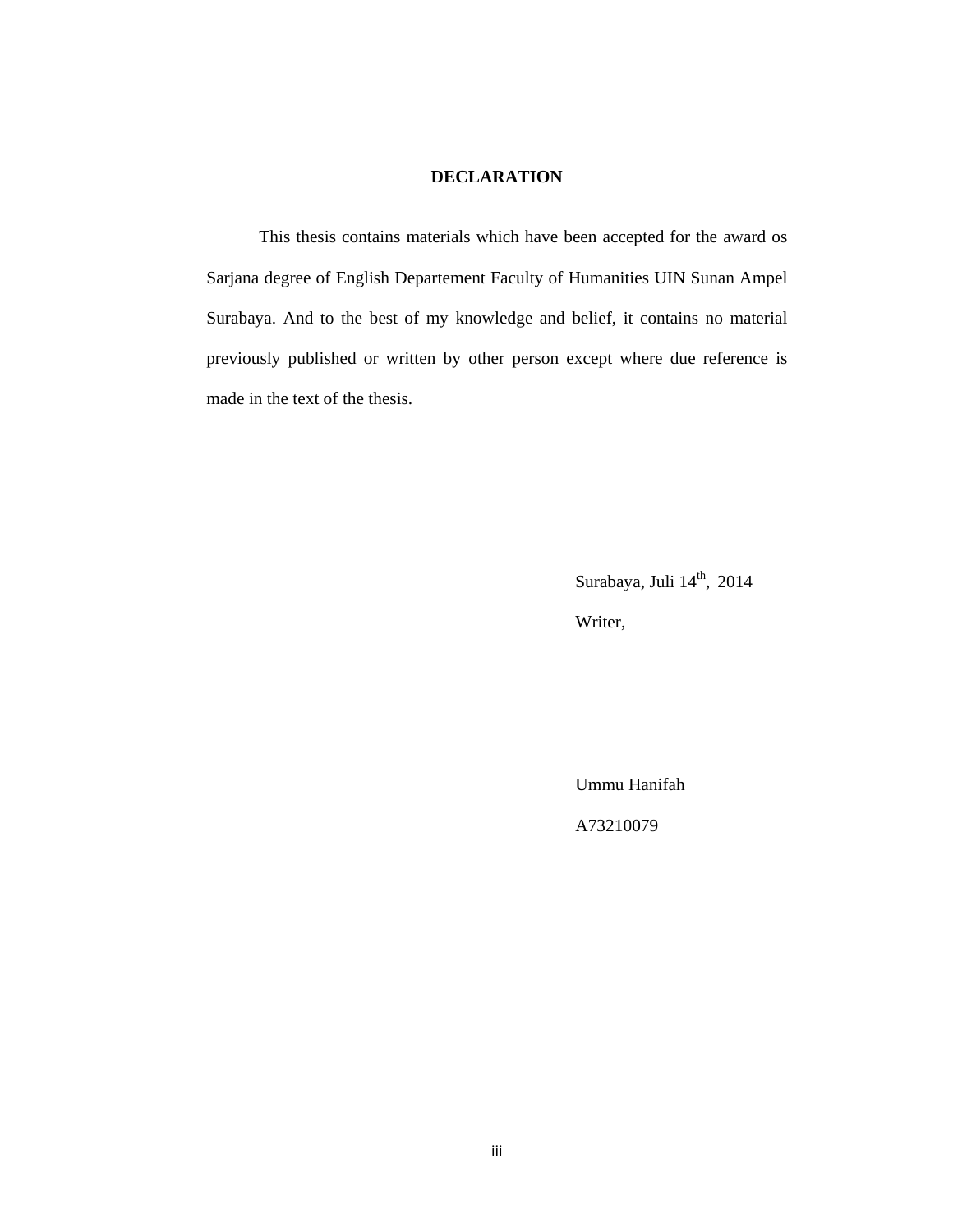## **Analysis of Figurative Expressions Used by David Archuleta In His Twelve Selected Song**

This thesis has been approved by the advisor to be examined

Surabaya, July 14<sup>th</sup>, 2014

Thesis Advisor,

### **Dr**. **Mohammad Kurjum, M**.**Ag**

#### **NIP**. **196909251994031002**

Acknowledged by:

Head of English Departement

**Endratno Pilih Swasono, S.Pd, M.Pd**

**NIP. 197106072003121001**